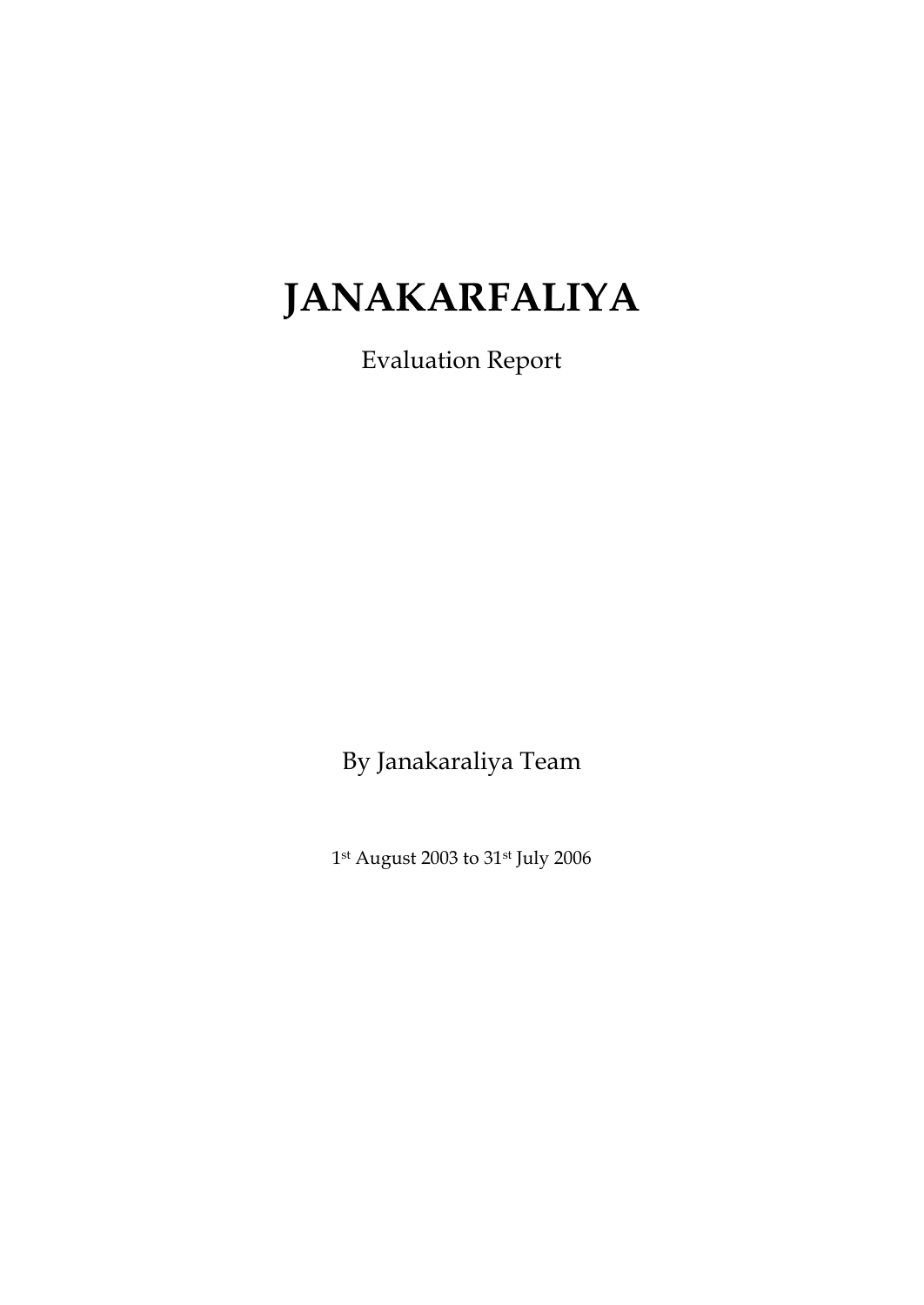# **Condensed Evaluation Report of Activities of JANAKARALIYA**

## **Purpose of the Evaluation.**

Examination of the activities of Theatre of the people by the founders and other members during a period of three years.

## **Period covered by the Evaluation**.

Three years from 1st August 2003 to 31st July 2006.

#### **Expected functions of theatre of the People.**

**(A)** Mobile theatre and associated activities

- a. Construction and launching a mobile theatre
- b. Creation, training and maintenance of a traveling theatre group.
- c. Production of plays in Sinhala and Tamil Languages where roles are played by members of the aforesaid group.
- d. Traveling in all districts of the country where the plays produced utilizing over cast are staged in the mobile theatre.

**(B)** Activities conducted outside the mobile theatre.

- a. The cast of theatre of the people not confirming themselves to the mobile theatre, travel to distant villages and give performances for the benefit of the people in those areas.
- b. Educational activities we conduct workshops for the benefit of students, school teachers, regional artist and young men & women who are interested in the dramatic art.

**(C)** Networking

- a. Formation of a network of organizations in all districts where the mobile theatre travels with the intention of popularising the dramatic art which in tern will boost creativity among the people.
- b. Creation of regional theatre groups through the activities of the Network.

## **1. The Mobile Theatre and associated activities.**

(1) Construction and launching of a mobile theatre.

We have successful in construction and introducing a mobile theatre the like of which the people of Sri Lanka have never witnessed before. This is a novelty in the spehere of local drama where we had been hooked to what might be called a "picture-frame stage" for over a century. Costs in this regard were borne by USAID/OTI institute.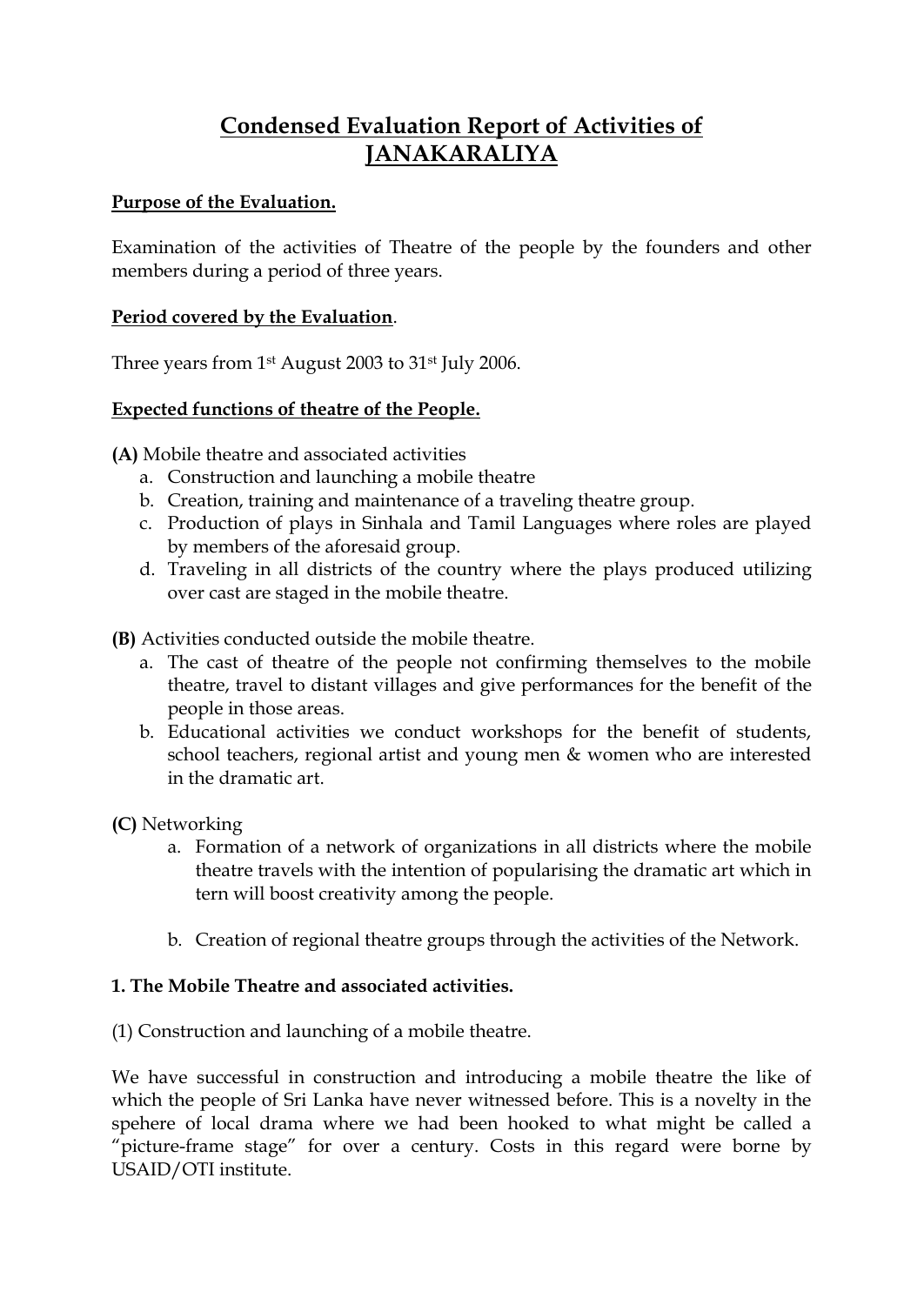(2) Creation and maintenance of traveling theatre group.

We founded a theatre group on 29<sup>th</sup> July 2004. The member of this group come form different parts of the century. Members of this group comprised both communities, Sinhala & Tamil. The group was given three months grounding in practical and theoretical aspects of drama and acting. No theatre group who received such fulltime training while living under one roof had never been know before. Therefore this group was a pleasant surprise in the field of local drama. It was a surprise too for the folks who are interested in drama. Member of two communities young men and women who had been alienated from each other who came together in this theatre group have discovered a new and lasting brotherhood.

(3) Creation of drama with the group.

By November 2004, we were able to put the finishing touches to both Sinhala  $\&$ Tamil versions of plays. What follows is a list of all plays we produced during the last two years.

- i Makararaksha/ (Name is same for Tamil Play)
- ii Andraramal / Erukkalam Poo
- iii Seethanebrapata / Mayapattadai
- iv Chandrandas / Charandao Kallau
- v Devlo Gamana / Devaloha Payanam
- vi Mahath Hore / Periya Kallan

I addition to these the group has created six short plays of 10 to 15 minutes in length.

(4) Traveling through the district staging the plays in the mobile theatre.

BY January 2005, having been constructed, the mobile theatre was installed at the Peoples Arts Centre at Battaramulla. On the 29<sup>th</sup> of the same month, a programme to introduce theatre of the people was conducted in the presence of invited guests representing the field of drama.

" Andaramal" was stages on that occasion. The spectators who had been accustomed is the "Picture-frame" stage found the New Arena method of the mobile theatre to be an extraordinary experience. Later on from 10<sup>th</sup> March to 19<sup>th</sup> March of the same year, Mobile theatre went into action at Nomads grounds in Colombo. By this time we had been brought into limelight through the press the radio and the television. That the mobile theatre was a challenge to the conventional "picture frame" stage then became clear through the positive as well as the negative response we received from a large number of members of the public.

After our performance in Colombo, we were able to take theatre of the people to Anuradhapura, Polonnaruwa, Trincomalee and Puttalam where we presented many programs.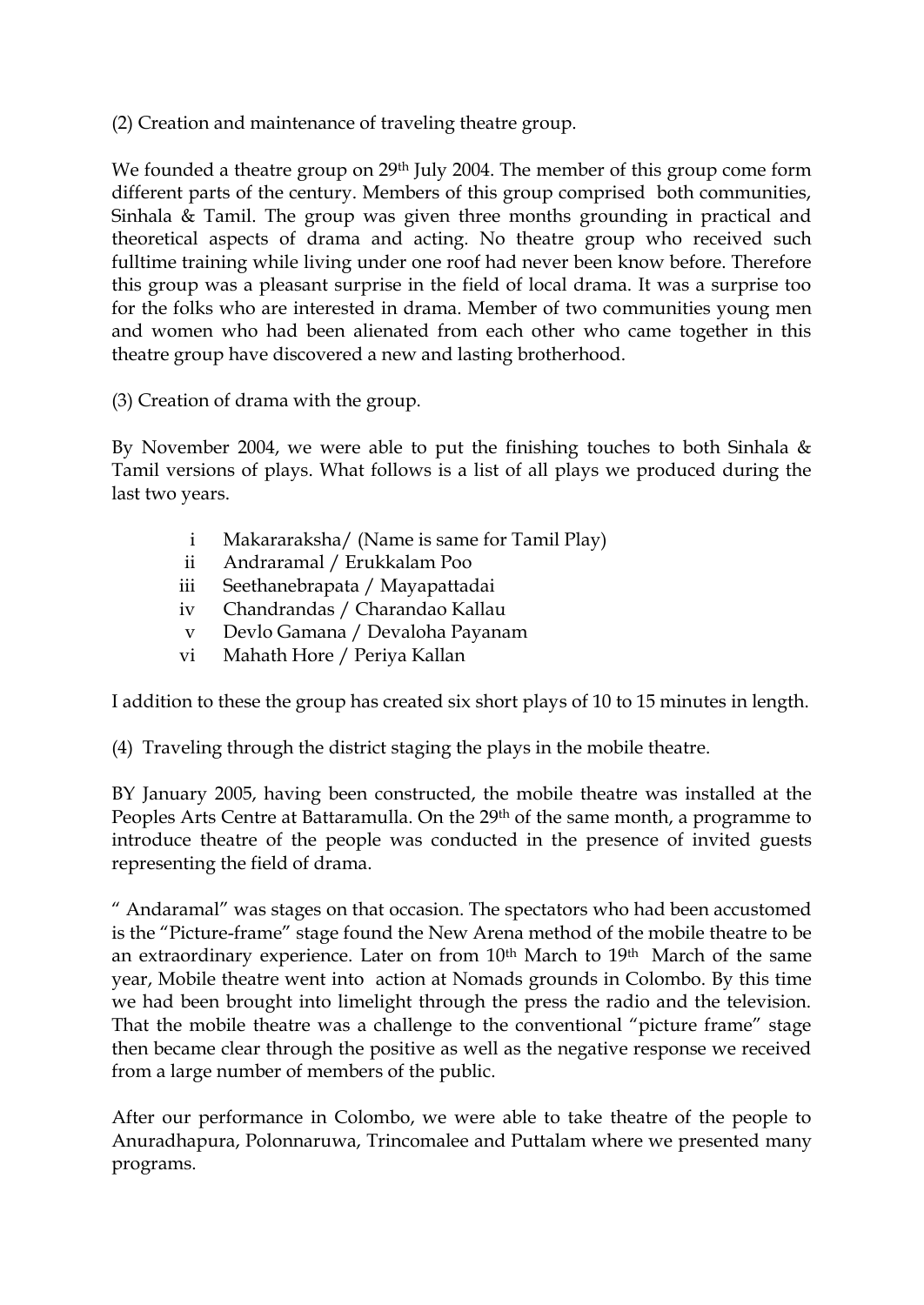#### **2. Activities outside the mobile theatre**

(1) Performance of the theatre group outside the mobile theatre in villages far and wide. During the time the mobile theatre remained in a particular place, we went away into distant villages to perform before people who found it difficult to come to the mobile theatre. We performed in rural school and in factories. We received the support of schools, regional secretariats and voluntary organizations. Once a workshop was held in a particular rural school a play would be stages in the playground of that school. Among the spectators there were school children, Their parents as well as others. On certain occasions, after a workshop for women and other was over, a play would be staged in suitable sport on the same night.

(2) Drama workshop for school children, teachers regional artists and young men and women who interested in drama. These workshop were conducted successful as well as uninterrupted. While programmes were being planed the directors of education in the respective areas extended their assistance. However when the programmes were being implemented the

co-operation they extended was rather unsatisfactory. However the assistance of heads of school and some teachers enabled to organize the number of workshops that we had planned for.

In various district that we performed is regional artist as well as many young people who had a flare for drama were drown to us we conducted workshop for such people. The most successful that we conducted is the last two years were those in Hambanthota and Polonnaruwa.

A play written by a group of young people in Polonnaruwa was improved up on at one of these workshops to be staged at the drama festival of theatre of the people.

This particular play later became an award winner at a provincial drama festival. It was held in high esteem even at the National Drama Festival at Hambanthota a workshop was held for "Youth Circle for Future Use" Two plays made by them at this workshop was later presented at the drama festival of Theatre of the People and since then they have been continuously by staged in villages.

## **3. Networking**

1. A network of organization have been established in all regions that Theatre of the People operates in, in order to boost the dramatic art with the intention of making over people creative. It is true that many drama enthusiasts joined us where ever Theatre of the People traveled. But in our absence a continuous program could only be assured through the creation of an effective network. But this was not possible on account of the absence of a suitable staff or funds to back such a network.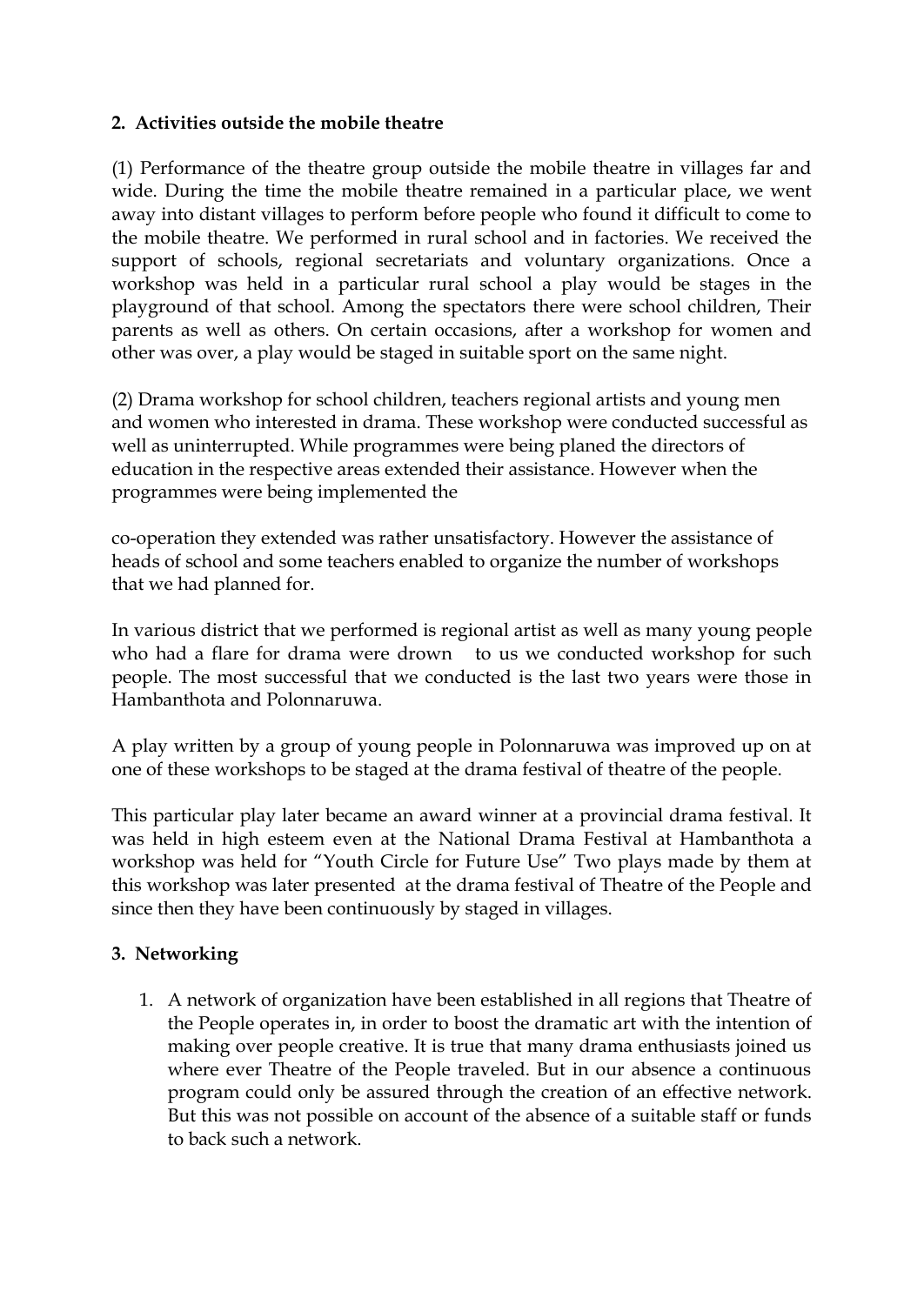- 2. Creation of regional theatre groups through networking.
	- As a result of our programmes, many groups of young men and women volunteered to form theatre groups and continue their activities it was hard to maintain relations with such groups once we were out of the region. Reasons for such difficulties were lack of funds and personnel. However relation already established with them remain intact and there will not be any, if the occasion presents itself, difficulty in ensuring their active participation in the activities of Theatre of the People.
- 3. Expected results and influence of the project. We are a traveling theatre group. The foregoing description includes the changes piloted by us in the different regions we visited. Out of these all expect the one numbered 9 could be directly be attributed to our project. Unlike film, teledrama and other physical production. Dramatic performances, other programmes based on drama and acting - are live activities. For this reason all resource person of the theatre group need to be present in presenting the programmes of Theatre of the People. Therefore even outside the times our scheduled programmers the theatre group interacts with the people the people of the respective area. It is clear that therefore that the changes effected were caused not only by our dramatic performances an related activities but also by other from of interaction of our staff with those people.

Since all over programmes are live, the target groups can have access to them only when the theatre group is present in their locality. Hence we realise the necessity of establishing appropriate structural organization which will be instrumental in maintaining our activities interruption.

- $\triangleright$  The liaison we have managed to establish with people in various areas was made possible by the contribution made by the authorities, officials, entrepreneurs and others whom in presenting our programmes.
- $\triangleright$  The change of attitude that we was observed the combined result of the discussions we conducted with those people, the pleasure they would have derived from watching our plays and the feedback they would have received from the spectators that responded positively to our plays.
- $\triangleright$  Many of those people had not taken witnessed a live programme of this nature. Perhaps it was for the first time in their lives that they enjoyed being exposed to an experience of this nature. Therefore we feel that our plays did sharpen their sensibilities.
- $\triangleright$  Some of our target areas may be called, without exaggeration, cultural deserts. The enjoyment they derived during our performances and the opportunity for collective enjoyment made them long for such enjoyment even in the future.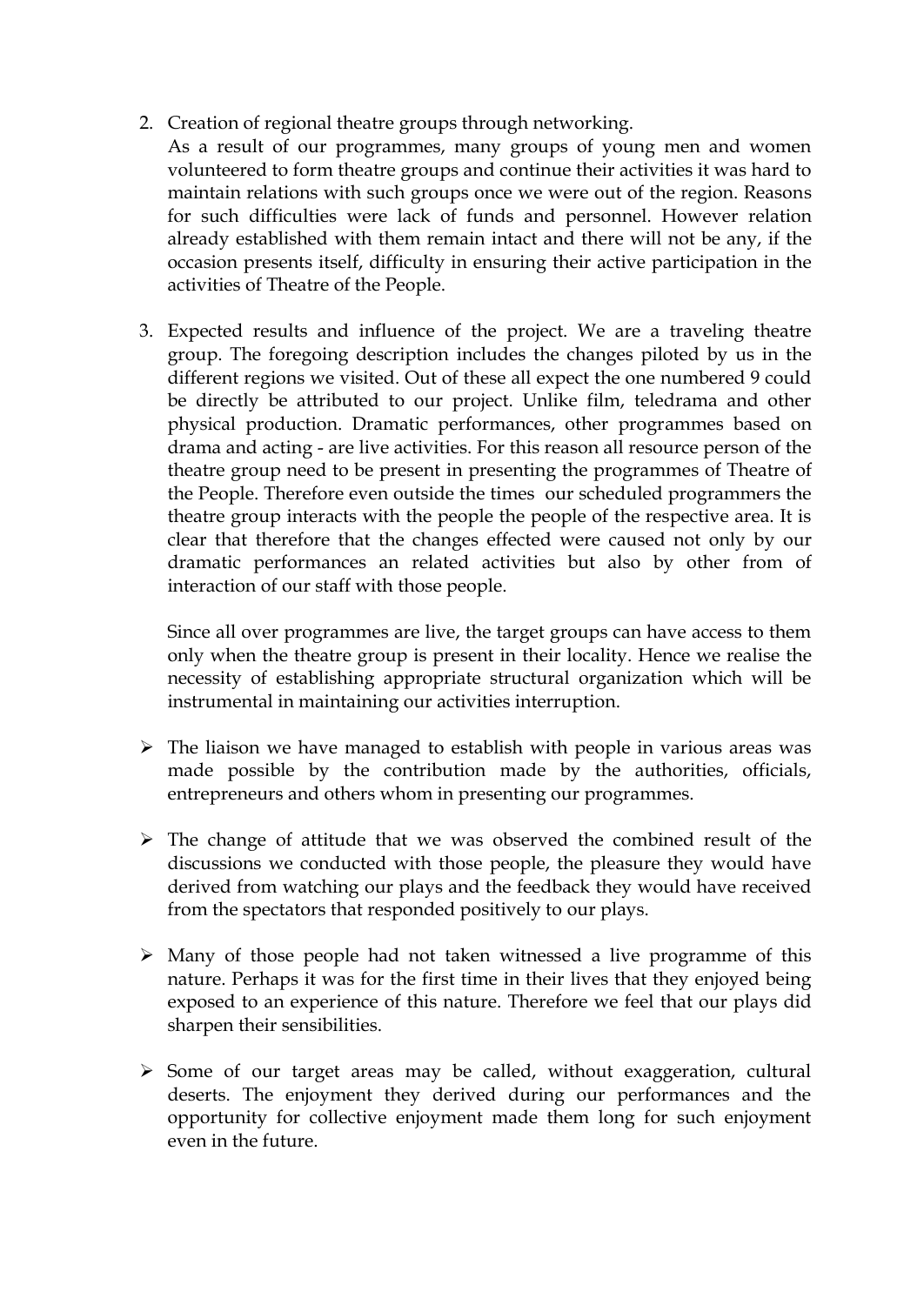- $\triangleright$  Multi cultural concerts that we conducted contributed to there change of attitude.
- A profound change of attitude was brought about among teachers as a results of workshops on drama and acting that we conducted so that almost all educational divisions of Anuradhapura, Polonnaruwa and Puuttalam were covered. Opening the doors of the mobile theatre to the plays created by the participants after they had gone through the training offered at our workshop.
- One other deciding factor was the pleasure they derived from our performances and educational programs combined with interactive of the theatre group with the community.

#### **4. Unexpected positive effects.**

The expected mentioned belong were not at all unexpected but they quite exceeded all expectation . During the workshop conducted in Valy Oya for school children the extremely cordial relationship that developed between Tamil girls and those children was quite unexpected. We happened to realise the power of acting and drama in alleviating the tensions in the young minds in winning thee hearts was reality enormous.

In certain communities women are relatively under pressure. We conducted educational and self-development programmes with students belonging to that community and thereby discovered the change in women to overcome the cultural restrictions raised its head to greater extent than we had expected. Besides in the summery up programmes following those workshop they were expressed these views quite openly. We have stated else where that one of the aims of drama and acting into make available the democratic rights to express their expectations which have been forwarded through suppressions. Nonetheless we never expected those girls to make use of the available opportunity so early in expressing their feelings.

In the course of the programmes conducted in LTTE- controlled regions, they displayed a high degree of cordially towards us after having witnessed our programmes. It was therefore a revelation that there was no better remedy that drama and acting in bridging the gap of hostility between the two alienated communities. The potential of drama and acting here seemed to much changer than we had ever realized.

#### **FEEDBACK**

There is no need to changes in either our dramatic production or educational programmes. However we need to produce more programmes of the genre which we have been producing so far. Nonetheless the facilities available for staging our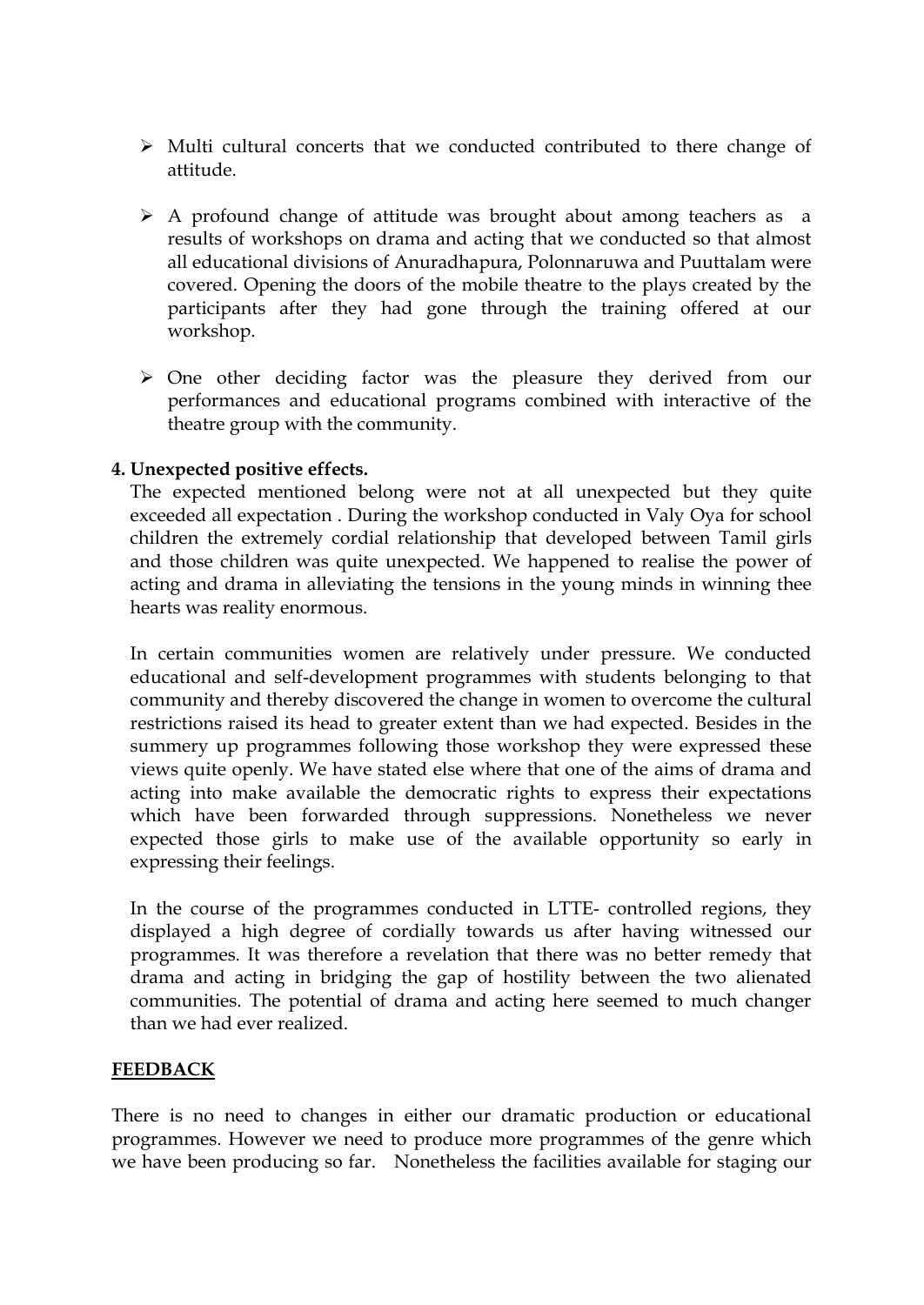dramatic production should be improved. I order to access the potential spectators from distant ant villages, a mobile theatre smaller than the one we use at the moment is required. Use at the moment is required.

In the field of education and personal development, programmers featuring "acting and drama in education" Have been successful. But we have not been able to held the workshops and forums which we planned for young men, women, farmers, fishermen, manual workers and members of a variety was the lack of cooperation from non governmental organization in those areas whose assistance we expected. Therefore, in future ways and means of enlisting the support of such organizations functioning in areas through which our mobile theatre makes its way should be designed. We need to be particular mindful about seeking help of the partner organization of FLICT. Sponsorship and guidance of FLICT will be particularly helpful in this regard.

Being understaffed is a serious problem that we are facing right now. Therefore the attention of the two directors is often diverted to routine matters with the results that essential and important work is neglected. This stage of affairs stems from the fact that really capable men would refuse to join our staff since their work entails traveling all over the country most of the time.

In order to overcome this problem, we have formed smaller groups headed by senior members of the staff which have been entrusted with varied responsibilities.

Our aim and objectives comprise comprised comprehensive development that should spread throughout the entire Sri Lanka society as a whole. One component of this development is the creation of a peaceful society through spiritual cultural development and utilization of acting and drama as the pivotal strategy. Young men and women who are the products of a intellectually poor society are hard to brought into line with the expectation of our organization.

## **5. Binding a viable organization.**

We hope to launch a programme in order to earliest the support of authorities, officials and top-level businessmen to establish an organizational structure to draw financial assistant from the government as well as from privet individuals.

At preset our sole income is the monies collected from selling ticket when plays are staged are stated at the mobile theater which are hardly sufficient to cover our project proposals as supplementary sources of income were abandoned since we were not able to find the money to meet their fundamental expenses. But those proposals still hold good.

We have already done the spade work for launching a newspaper as a means of communicating our experiences to the society. This news paper will help us to set up a printing press and a publishing house as well.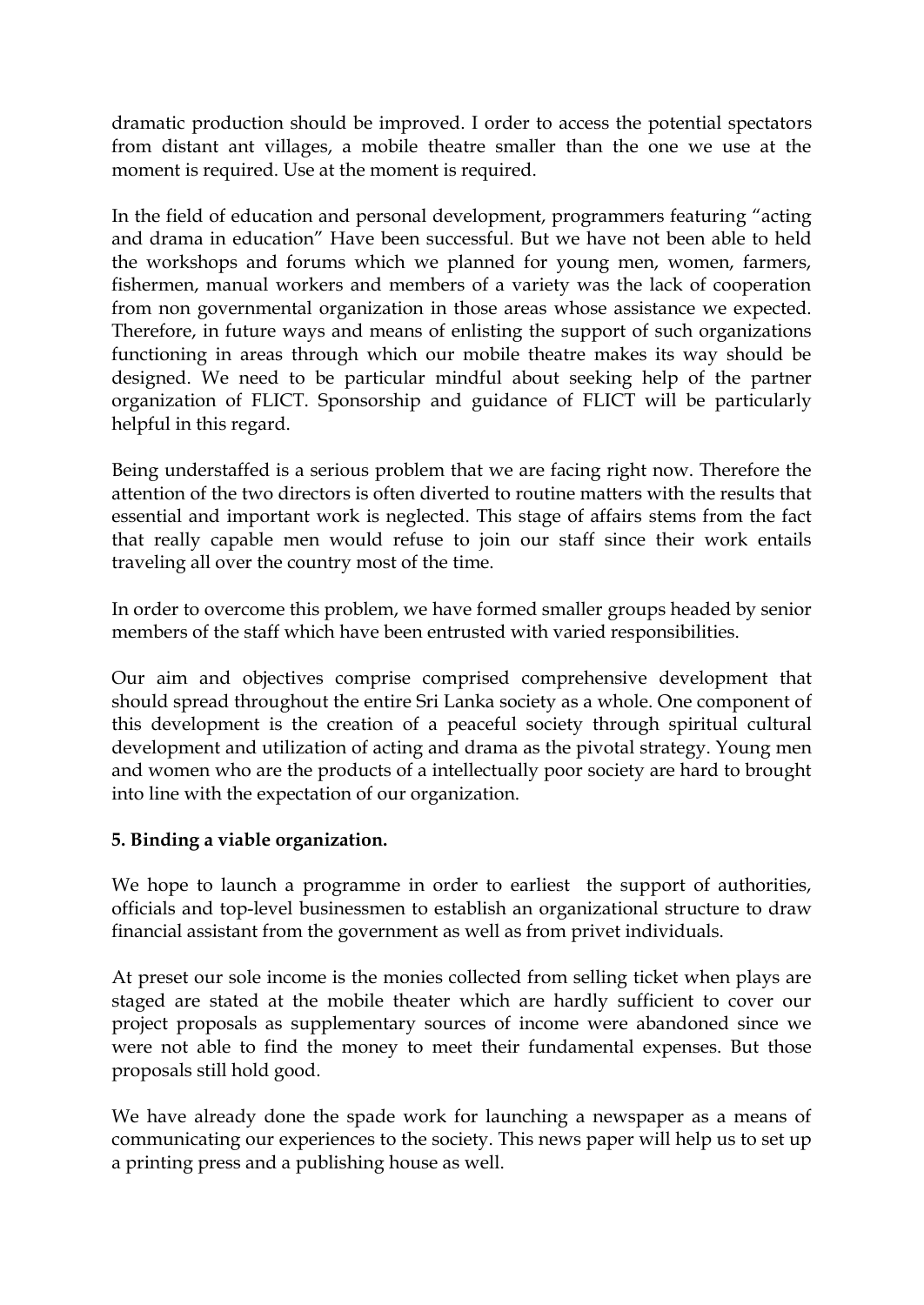There are many places in Sri Lanka to where the mobile theater has not traveled. From such places we continue to receive request to show our plays in their own auditoria. As is done by other drama-producing bodies we could show our plays in their on a control arrangement in order to earn an income. We hope to hold public performance in accordance with our aims and objectives.

Yet another development Theater of a People envisage is the establishment of a television production centre. Such an institute will enable us to disseminate information leading to resolution of conflicts through documentary programmes and teledramas. At the same time, we would be able to offer our services to other producers of similar programmes and earn as income.

#### **6. Summery of Progress / Reexamination and Evaluation**

Estimation of our piloting and evaluation techniques.

i Record as to the number of spectators who watched our plays are an indicator which helps us to measure the success in attracting people to our plays which one of our aims. Those shows exert influence in a number of ways. The Spectators who witness the fruits of the work done jointly by young Tamils and the young Sinhala, they begin to ask themselves the questions, " Why can't we work in the same manner?" A second effect in the spector being tronsformed more useful individuals to the society through the wisdom and pleasure he derives just like in the case of watching any other good play. We have been able to gauge spectator reaction to our plays through comments made by them immediately after a show is over as well as through specially organized programmes to examine public response. Some these options expressed by them have been tape-recorded. As stated as a means of ensuring enhance participating of people in our educational and personal development programmes. Usually the time period allocated to a district is one month. However, factors beyond our control such as the occurrence of a school vacation at time caused our stay to be extended to two months. During that period spectators' appetite for stay watching our plays and attending other programmes of ours is sharpened. But then time would be right for us to quit that area. Hence before the desire of those people to see our plays and take part in other programmes is satisfied, we do leave them. We suggest that a regional organizational structure be created in order to continue the work we have started. However such a structure could not be created for want of financial resources to appoint regional organisers. We do hope through, to achieve this aim in future. A noteworthy reason for failure in this case was the absence of support from non- governmental organizations of the areas in question. A factor at the foot of this nonchalance on the part of those organization is then unawareness that spiritual and cultural awakening is part parcel of total development of a nation. But it is very necessary that we enlist their cooperation. As a first step we hope to receive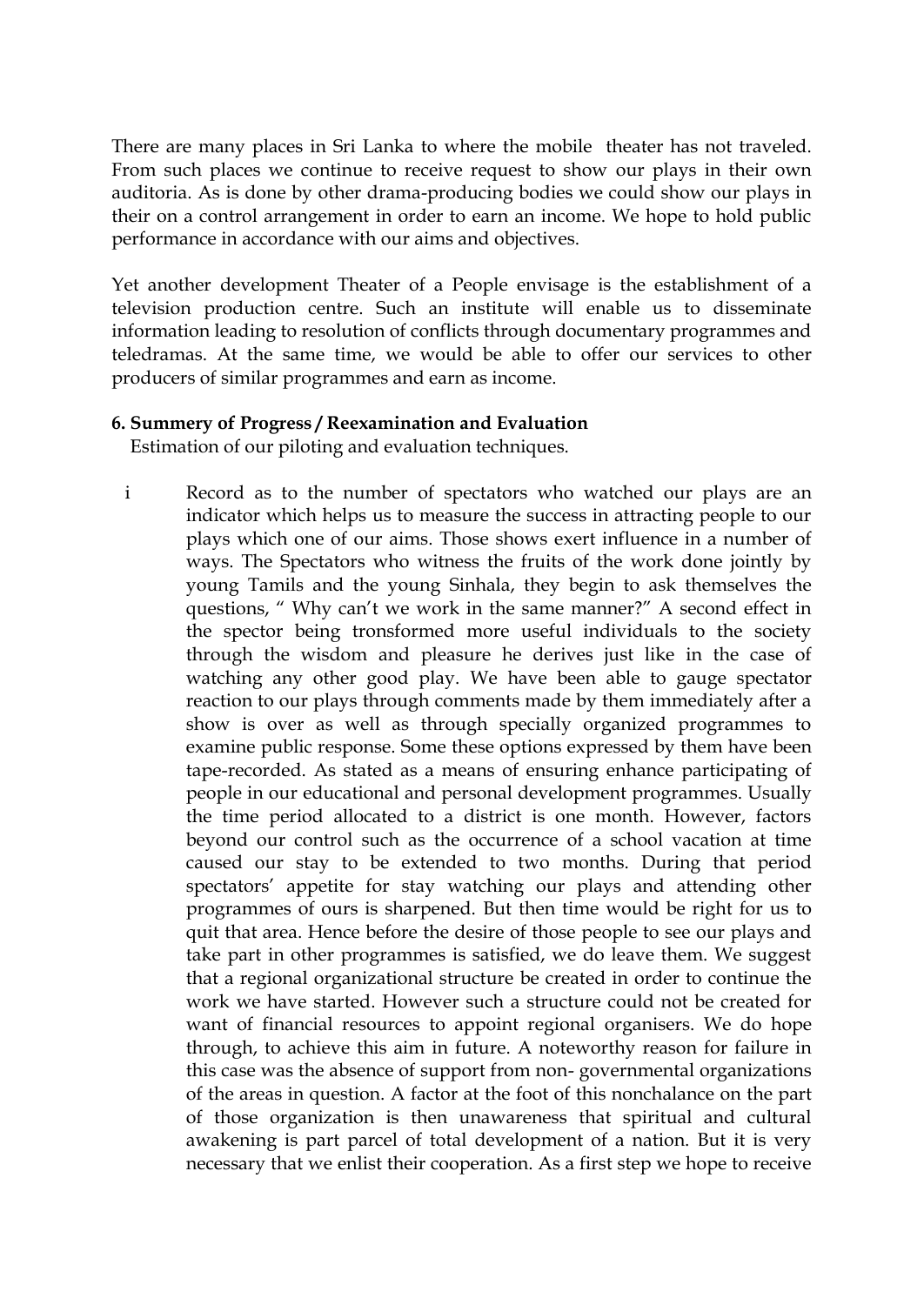the support of the partners of FLICT which operate in those areas. We earnestly appeal to FLICT for their support in formulating a program in this regard.

- ii Records and participation in workshops on acting is a reliable indicator of how may of them have been served by us. In all workshops, at the end of the morning session at least one male and one female participant session at least one male and one female participant supply us feed back. This information helps us to evaluate our work. We are constantly on the alert as to whatever our approach should be altered based on opinions expressed by them.
- iii We expect to change the attitudes of regional, provincial and central government authorities and officials and enhance our relations with them. Statistics on participation in these discussions we hold with them are good indicator of their attitudes and the relations with us. We feel that these statistics are quite satisfactory. Ideas they express during such discussions and the cooperation extended by theme in our practical programmes clearly indicate the effects of our efforts.
- iv Regional dramatist make the maximum use of the opportunities they are given to perform in our theatre. Dramatists of Annuradhapura, Medawachchi and Polonnaruwa as well as women dramatics of the Free Trade Zone of Katunayake used our theater to present their dramatic productions. On these occasion, in addition the pleasure derived from watching the plays the mobile theater became a means whereby information about farmers, workers etc was exchanged. Dramatists of the national level did not use our mobile Theater except on one occasion. As we realized because of the inadequacy of the income they received.
- v Spare provide by the mobile theater was utilized to enhance actual activities among different communities. At a show we gave at Batticoloa. Profesor Mawunaguru, some university teachers and some students from the Batticalor University and some were present. At the end of the show a teacher of the Batticalor University presented some items of dancing, some members of our cast presented some item of dancing from upcountry-Tamil dancing and some Sinhala members presented their own dances. This was a rare opportunity for different communities to enjoy watching actual presentations of each other district of Trincomalee.
- vi A workshop fro Sinhala and Tamil teacher was held in Trincomalee by the Peace promotion Board of Sri Lanka. The last session of these workshop was housed at the mobile theatre in Kantale. At the end of this session every one had an opportunity to enjoy cultural presentation. A presentation of this kind was better organized in Puttalam. A variety of cultural items from different communities were schedule to be stage on a particular day